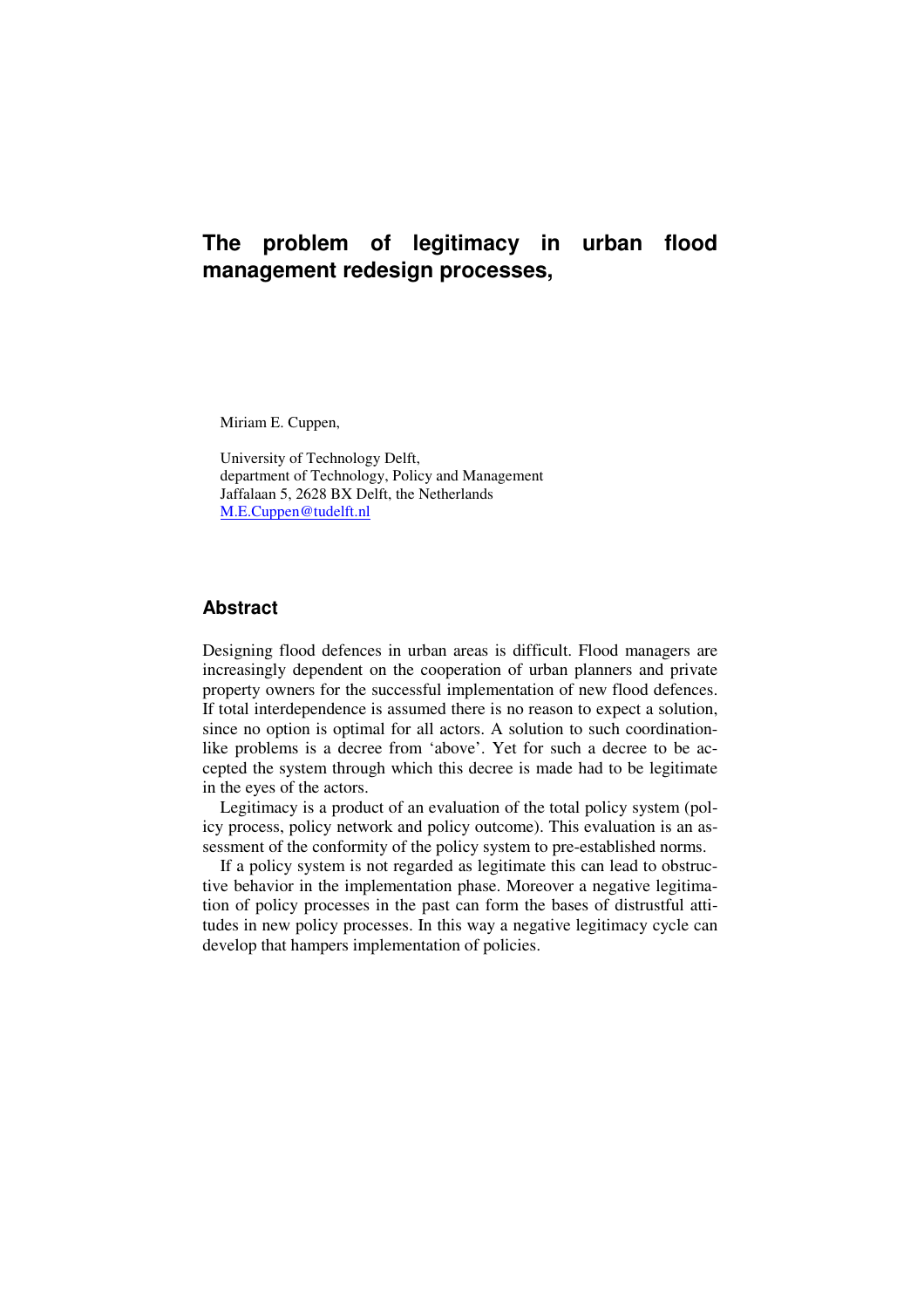### **1. Introduction**

Flood management in the Netherlands is undergoing two important changes: First flood managers are broadening their focus on feasible policy options. Was the focus traditionally on technical solutions to minimize flood chances, nowadays also spatial measures and measures focusing on limiting the impact of potential flooding are increasingly taken into account.

Implementation of spatial measures and impact minimizing measures is far more dependent on the cooperation of other governmental sectors and private 'partners', than technical solutions. Thus this broadened focus has also led to a more open and pluralistic policy network than the networks in which flood management was developed in the past. This pluralistic network does not only include governmental agencies or private partners, but through increased public participation also individual citizens are getting involved earlier in the planning process. Similar changes are taking place across Europe. In Germany slowly public participation is increasing. In the EU a new flood directive is being developed which promotes a different approach to flood risk.

Changing a policy sector however is not unproblematic. One of the relevant issues for managing such changes is the possible negative effect of change on legitimacy of the policy making system. Legitimacy is an important resource for governmental agencies. It provides a power basis to develop and implement policies without the need to rely heavily on sanctions and rewards, the famous carrots and sticks. As Tyler (Tyler 2000) argues: 'It is more difficult for authorities lacking legitimacy to bridge issues and problems and gain deference to common policies.' A perception of legitimacy of the rulers by the ruled will lead to a belief in the ruled that it is its duty to comply with the rulers policies. When a policy sector changes rapidly, either in its process methods or its policies a feeling of alienation in the public can lead to a decrease in legitimacy. The water management sector is undergoing such major changes and thus faces the challenge of sustaining their legitimacy in such a difficult setting. Because of the importance of legitimacy it is of interest to policy analysts and policy makers to know how legitimacy can be increased or at least maintained during a policy (redesign) process.

This discussion paper develops an analytical way to view the concept legitimacy and its role in policy processes in multi-actor settings such as in urban flood management networks. First a urban flood management policy process is analysed with a sole focus on preferences regarding the policy outcome. Second the concept legitimacy is discussed and third the implica-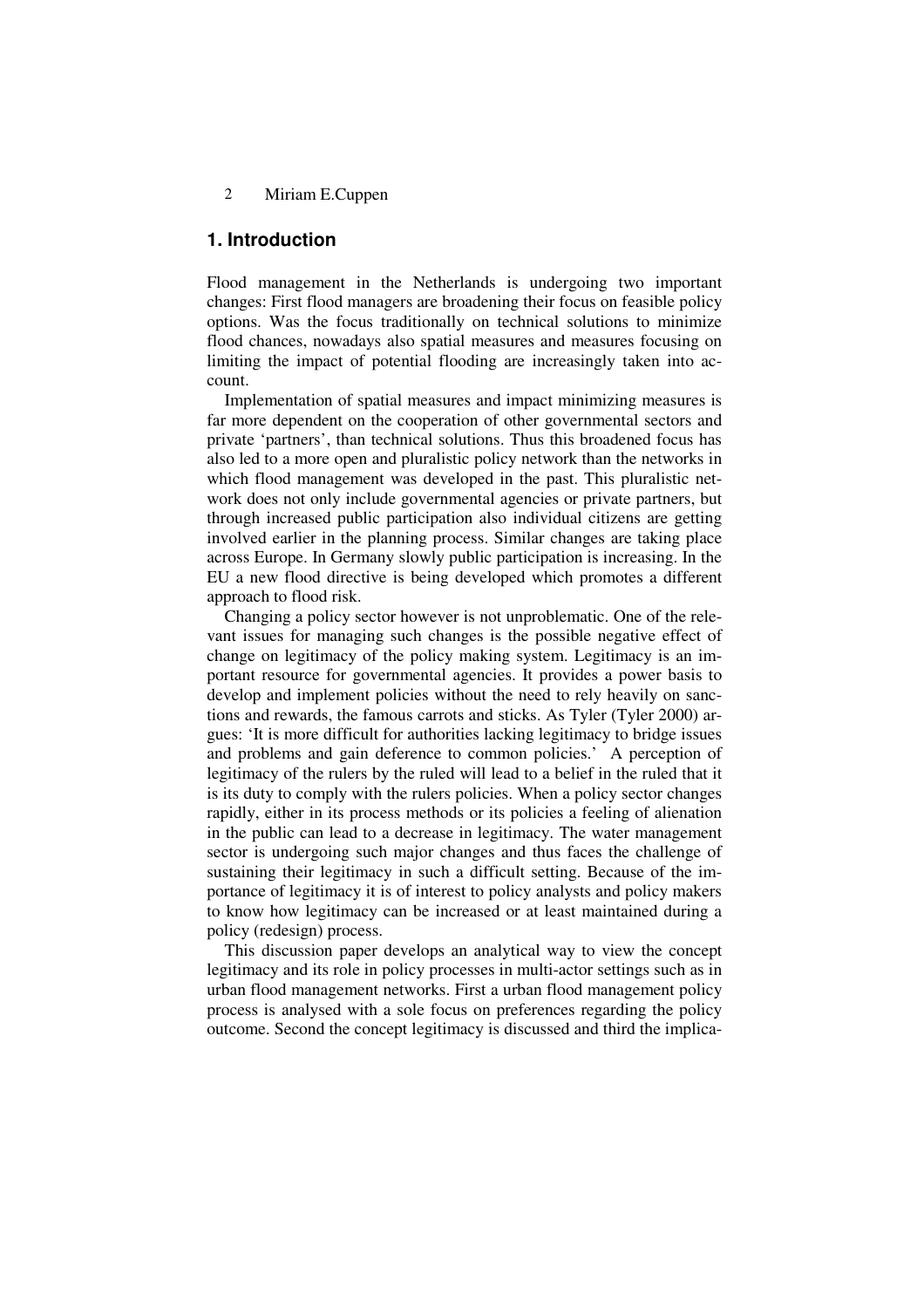tions of legitimacy for the urban flood management policy process are explored.

## **2. Urban flood management policy process**

An urban flood management policy process can be initiated for two reasons. The most obvious reason is that the flood management tools in place do no longer conform to the norms set by government. In such a case the flood management governmental agency will initiate a flood management policy process to adapt the levee or other flood construction to the norms. Another reason can be that the urban waterfront is redesigned and therefore a different flood management system is desired that would better fit with the new urban waterfront. In either case an integration of urban planning and flood management is desirable. Yet the flood management constructions will always have some impact on the urban waterfront and will need some space to be placed on. Urban planning and flood management are not usually integrated policy domains.

In the Netherlands for instance flood management is the task of water boards and the ministry of transport, public works and its affiliated department of waterways and public works. City planning on the other hand is primarily the responsibility of the municipality. Thus two important actors in the flood management policy network are the flood management sector and the urban planning sector. A third group of important actors are the citizens living, working or owning property along the urban waterfront. Since a levee is only useful if it runs continuously along the river, the levee will usually have to run near or over private property. Therefore cooperation from these landowners and land users is needed in order to build a flood defense.

There are also other actors in the policy network, such as interest groups e.g. nature preservation groups and cultural historical groups. Also important are the citizens living in the floodable area, since they are the beneficiaries of the flood defense. For simplicity reasons these other actors are not taken into account in the following policy process model.

Imagine an urban riverfront X where the levee has to be adapted to reach the new flood chance norm. (see figure 1)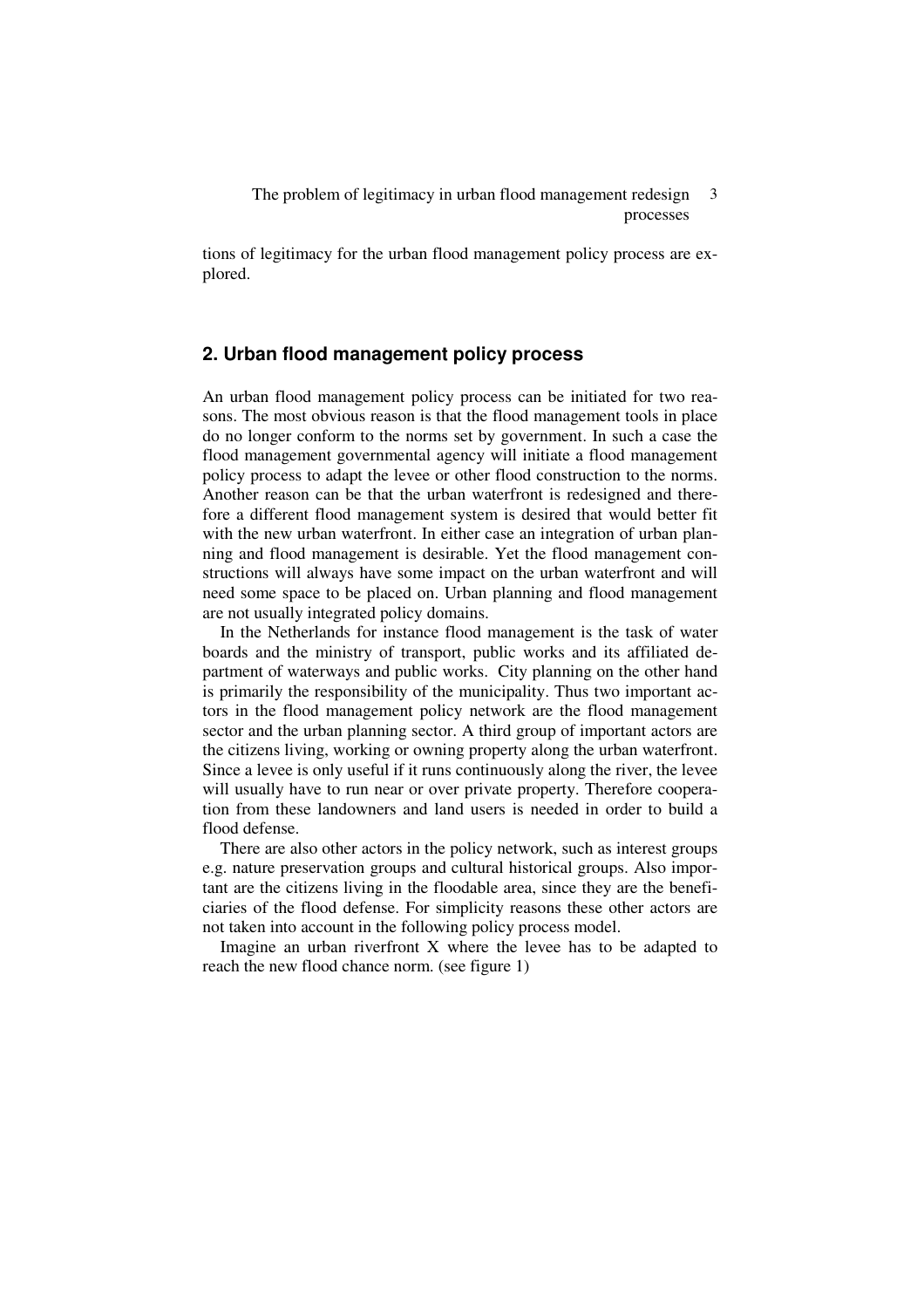

Option 3



There are three options to adapt the flood defense. The first option is that the flood defense is constructed on public property (owned by the municipality) The second option is that the flood defense is built (almost) entirely on private property. The third option is that part of the flood defense is integrated in the housing, so on private property and part is built along the river on public property. Let us assume that the three options all assure the same safety level against flooding. Therefore the water board does not prefer either option over the other. However if option 2 is chosen the private property owners have to be compensated for the reduction in value for their houses. If option 1 is chosen the municipality wants the water board to cooperate and co-finance a redesign of the riverfront. If option 3 is chosen the water board will have to compensate some private property owners and will be pressured to partly co-finance the redesign of the riverfront. If the flood managers can make a deal with the other actors they might be able to negotiate partial instead of complete compensation.

Now the private owners want a working flood defense, but they prefer the flood defense not running through their property. The municipality wants a flood defense, but preferably through the private property to protect the view on the city from the other side of the river. If no deal can be made a flood defense will not be built.

Table 1 shows the preferences of each of the actors for the different options.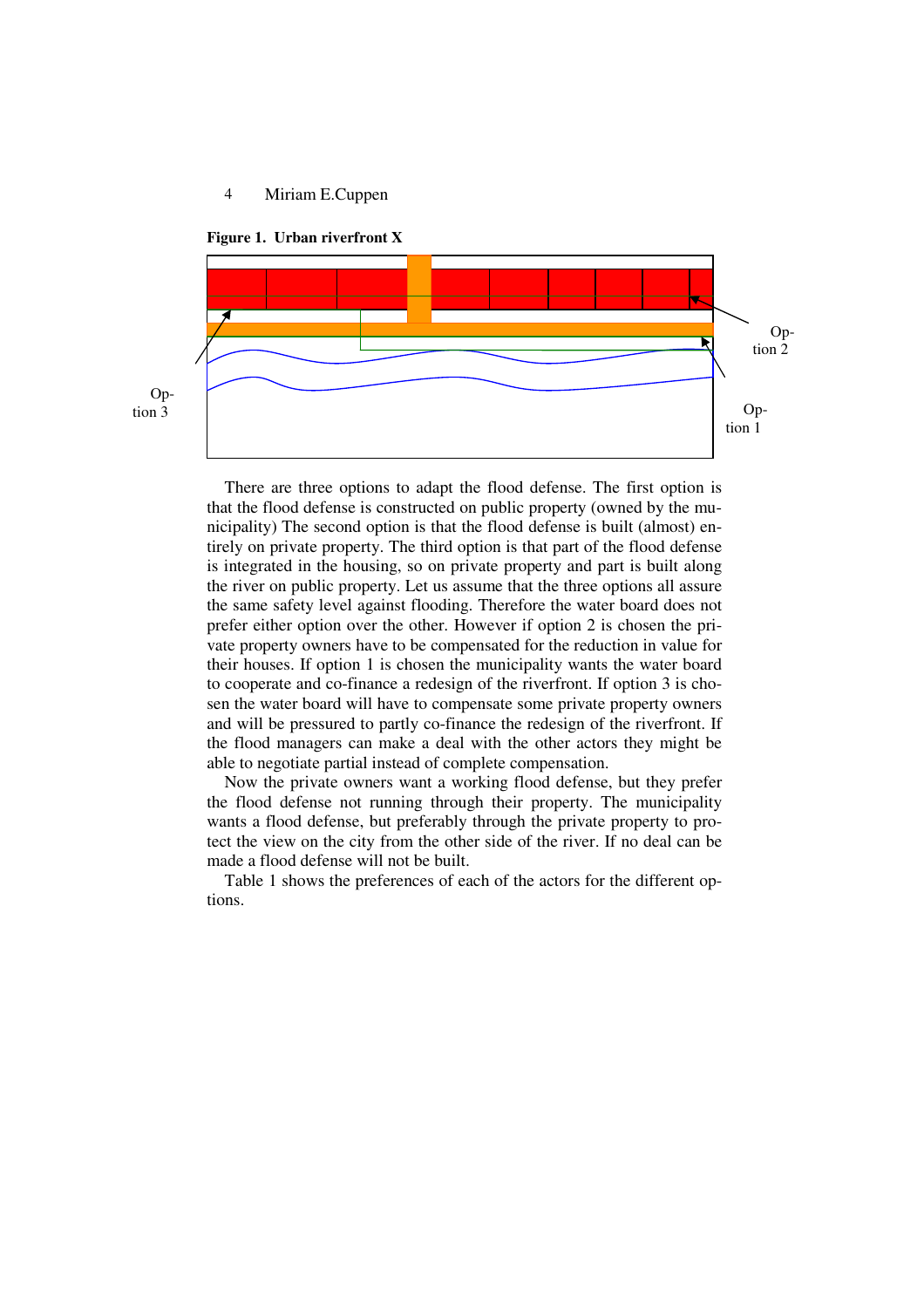|                                                        | No levee | Levee             | <b>Expected Utility</b>   |                           |                                                                     |  |
|--------------------------------------------------------|----------|-------------------|---------------------------|---------------------------|---------------------------------------------------------------------|--|
|                                                        | 0,0,0    | Compensa-<br>tion | Partial com-<br>pensation | No com-<br>pensa-<br>tion | private property<br>owner<br><b>Expected Utility</b><br>water board |  |
| Public                                                 |          | 5,2,3             | 5,3,2                     | 5,5,1                     |                                                                     |  |
| property                                               |          |                   |                           |                           | <b>Expected Utility</b>                                             |  |
| 2. Part pub-<br>lic/part pri-<br>vate<br>prop-<br>erty |          | 4,1,5             | 3,2,3                     | 1,5,1                     | municipality                                                        |  |
| Private<br>3.                                          |          | 3,2,4             | 2,3,2                     | 1,5,4                     |                                                                     |  |
| property                                               |          |                   |                           |                           | T£.                                                                 |  |

|        | Table 1 Actor preference table for building flood defenses in urban river- |  |  |  |  |
|--------|----------------------------------------------------------------------------|--|--|--|--|
| fronts |                                                                            |  |  |  |  |

there are no other considerations than selfish monetary gain, there is no reason to assume that a satisfactory solution can be reached. Only full compensation will be an option to the municipality and the private owners, which is the minimal option for the water board. Moreover the optimal solution for the municipality is the minimal solution for the private property owner and vice versa. The municipality and the citizen know that the other party wants a levee and that if the other party cooperates, he doesn't have to cooperate. A typical deadlock situation arises.

Ullman-Margalit argued that in the case of pure coordination problems a decree from above could solve the dilemma. (Ullman-Margalit 1977:90) However the problem presented here is not a pure coordination problem in the sense that the actors do prefer a certain outcome over another. In game theoretical terms the structure of this policy process could be described as a mixed-motive game, a levee is desired, but how this levee should be constructed is disputed. Moreover in a multi-actor system such as urban flood management it is not precisely clear what 'from above' is.

Another source for making such a decision acceptable is whether it is the product of a system that is perceived as legitimate. This frequently used concept however is rather unwieldy; when is a system perceived as legitimate? In the following sections of this paper this topic will be discussed and a first illustration will be given of how legitimacy perceptions influence the behavior of actors in an urban flood management system and thus the policy processes.

If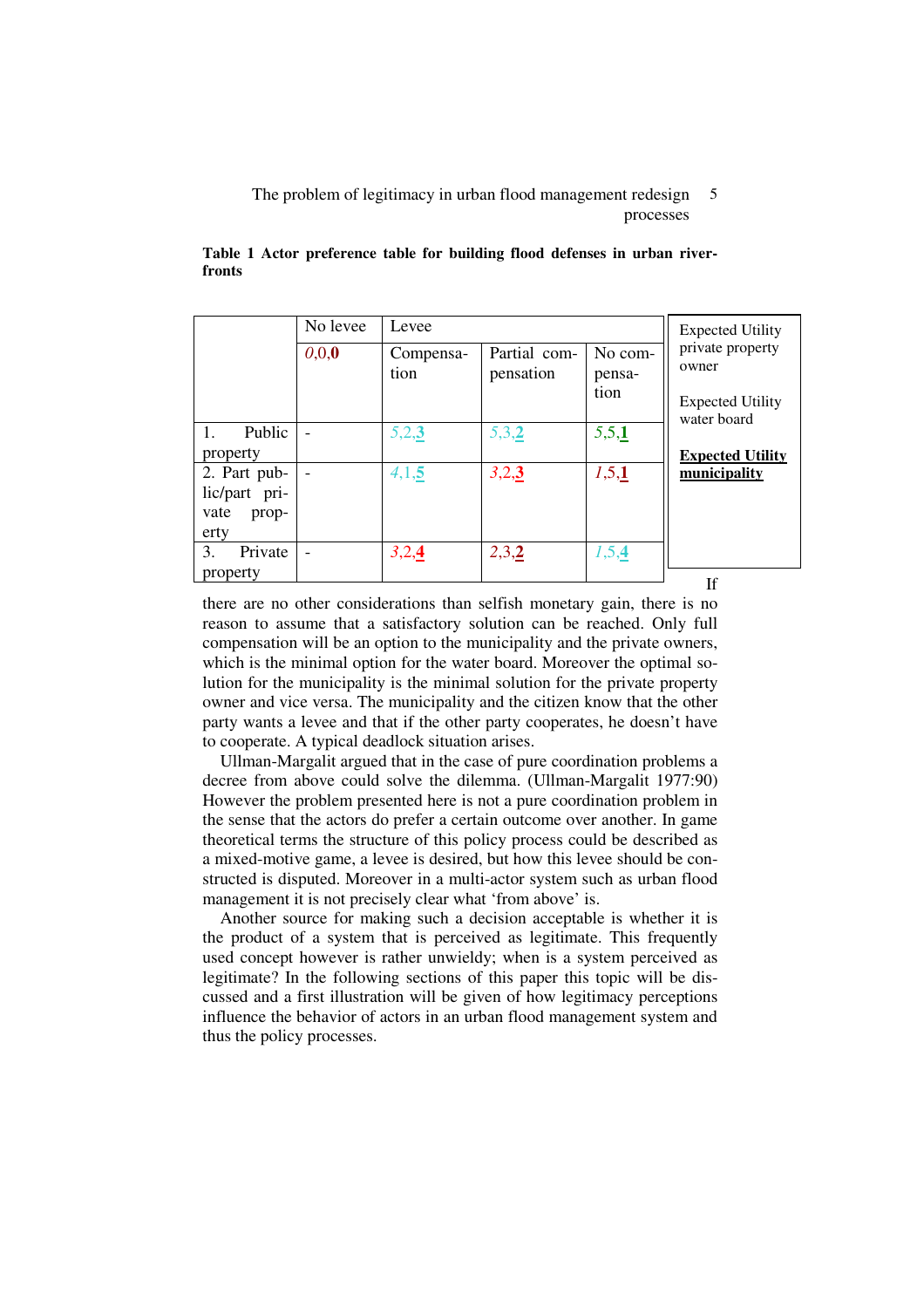## **3. Defining legitimacy**

 $\ddot{\phantom{a}}$ 

Legitimacy is claimed to be one of the most difficult to define concepts in political science. A number of attempts have been made. However at least as many studies have left the issue of defining legitimacy up to others and went straight to conceptualizing legitimacy or an aspect of legitimacy. A short literature review provided the following definitions: Lipset defined legitimacy in 1959 as follows: 'Legitimacy involves the capacity of a political system to engender and maintain the belief that existing political institutions are the most appropriate or proper ones for the society.' (Lipset 1959:86) Scholten, said: Legitimacy is the conviction that authorities should be obeyed (within a certain context), founded on the perception involved actors have of the authority, their conduct, the situation and an evaluation of this perception in view of the norms and values of the involved actor. (Scholten 1975:18)<sup>1</sup>

The definition of Suchman (1995:574) is: Legitimacy is a generalized perception or assumption that actions of an entity are desirable, proper, or appropriate within some socially constructed system of norms values, beliefs and definitions. Schmitter defined legitimacy as a shared expectation among actors in an arrangement of asymmetric power, such that the actions of those who rule are accepted voluntarily by those who are ruled because the latter are convinced that the actions of the former conform to pre-established norms. Put simply, legitimacy converts power into authority- *Macht* into *Herrschaft*- and thereby, simultaneously establishes an obligation to obey and a right to rule. (Schmitter 2001) Sunshine and Tyler ( 2003:514) wrote: Legitimacy is a property of an authority or institution that leads people to feel that that authority or institution is entitled to be deferred to and obeyed. It represents an "acceptance by people of the need to bring their behavior into line with dictates of an external authority" Skogstad (2003:321) thought of legitimacy as (brackets added): the (EU-) decision-makers ability to make legally binding decisions, and the willingness of (member states and) citizens to obey their commands.

<sup>&</sup>lt;sup>1</sup> Translation from Dutch, the literal text is: [Legitimiteit is] De overtuiging dat men de gezagsdragers (binnen bepaalde kaders) behoort te gehoorzamen. Het gaat hier om een overtuiging (opvatting zo men wil) die berust op een perceptie van gezagsdragers en hun optreden en van de situatie en van een evaluatie daarvan in het licht van de waarden en normen van de betrokkenen. Text in [brackets] added.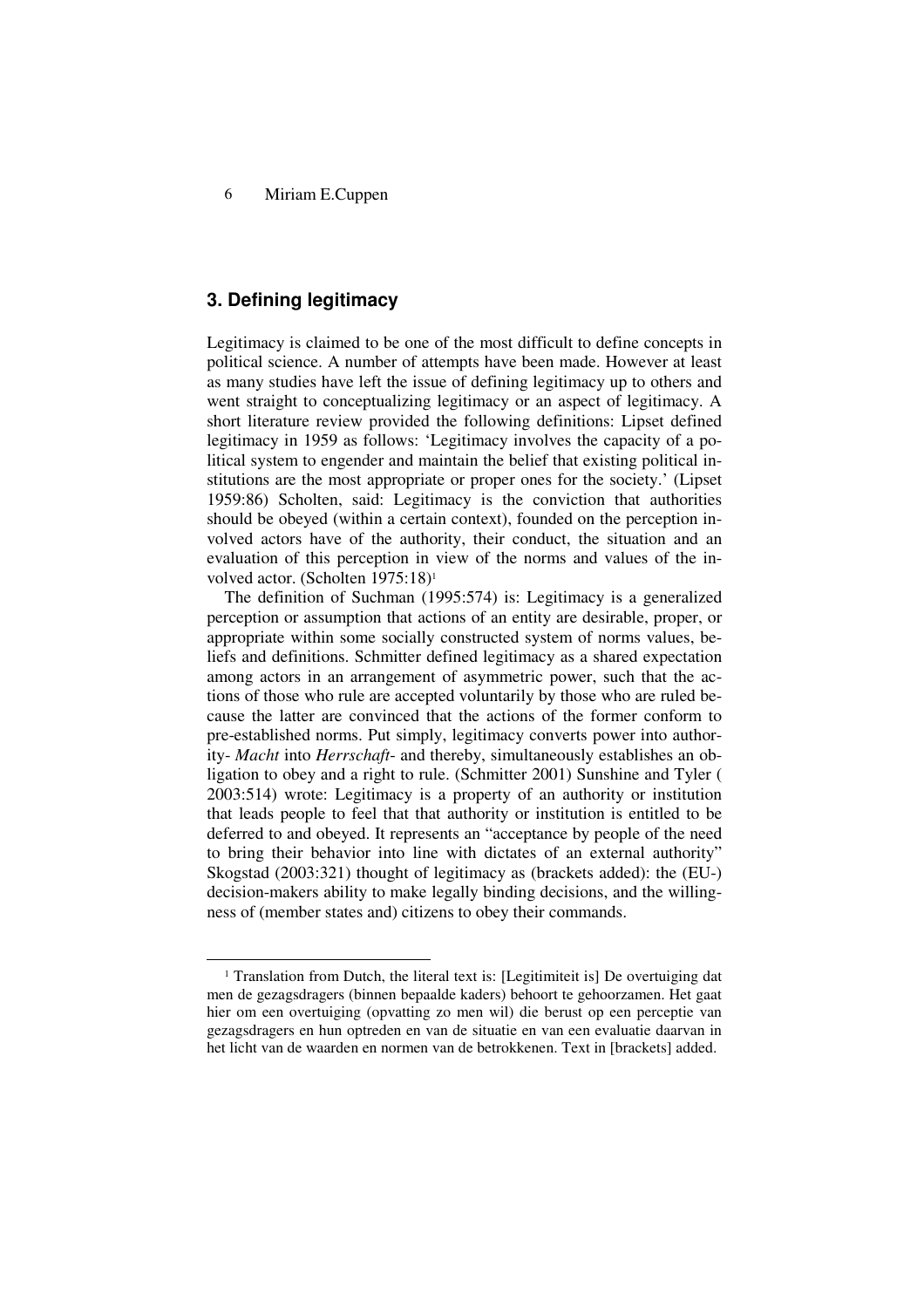Though these authors all use slightly different definitions of legitimacy a few common elements can be found. First of all legitimacy is an evaluation of an entity operating as an authority in a power relationship. Second the evaluation of the entity is based on its actions within a certain context. It is a highly normative evaluation, not merely instrumental. Third the result of a positive evaluation is a given *right to act* to the evaluated entity and a *duty to comply* to the evaluating entity.

Many of the authors mentioned focus on the legitimacy of one actor. Yet Lipset focused on the legitimacy of a system. Both perspectives are possible. Yet the legitimacy of the whole urban flood management system is interesting precisely because this system is changing from a system with one dominant actor towards a more egalitarian multi-actor system. More actors are becoming involved and the (relative) authority of the actors is also changing. Thus it is important to look at the legitimacy of the whole system The definition of legitimacy used in this paper will be: *Legitimacy is an attributed characteristic of a policy system, based on the perception that certain relevant properties of this policy system are according to preestablished norms and that therefore the substantive outcomes from the network are appropriate and should be deferred to.* 

The legitimacy of the separate actors is assumed to be a property of a policy system. This working definition raises the question what properties of a policy system are relevant for an actor to label the policy system legitimate. It is hypothesized that 6 elements are important, some refer to the actors some to the policy network as a whole.

The first property a policy system is the manner in which actors receive their position in the policy network. This can either be given to him on basis of democratic rules, on basis of expertise, on basis of essential resources the actor possesses, or on basis of having a stake in the outcome of the policy. A second property is the relative power position an actor has in a network. Dependent on the composition of a network every actor has certain action options, can make certain decisions. The extent to which such decisions include directive decisions is important for legitimacy perceptions. Legitimacy types such as systemic legitimacy, order-based legitimacy, deliberative legitimacy, influence legitimacy, structural legitimacy all relate to this property of a policy system.

A third aspect that is important is the perceived attitude of the actor towards other (usually less powerful) actors in this network. This attitude is described in this research as the responsiveness of an actor. Tyler mentions that an important aspect of procedural justice is that people feel they are treated with respect. (Tyler 2000:122) This aspect of feeling treated with respect is part of this third aspect of a policy sytem.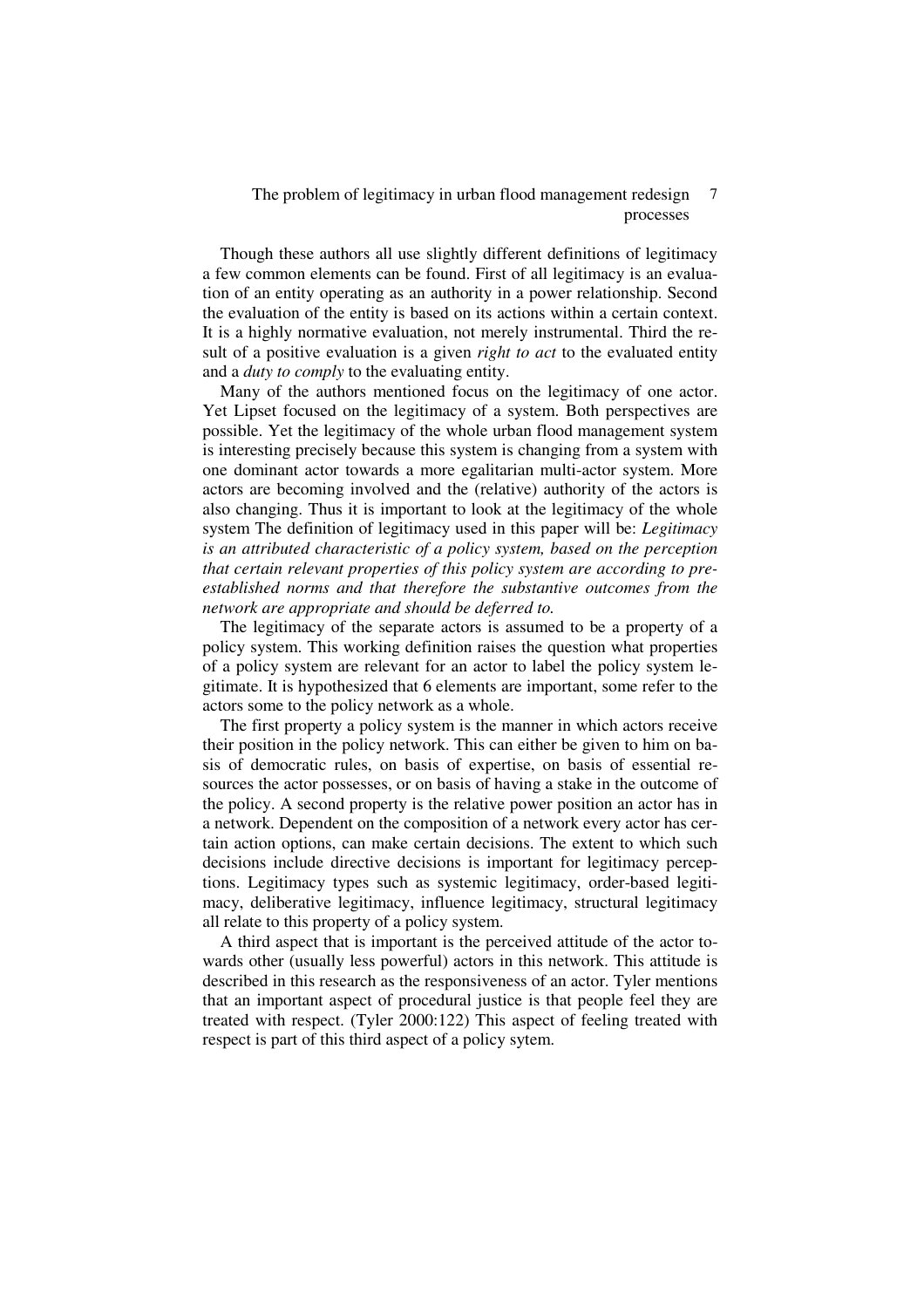An aspect that is not mentioned explicitly in the legitimacy debate, but is central to the political cynicism debate is the perceived motivations of the evaluated actors. Cynicism from citizens towards the policy making authorities concentrates particularly on perceptions that these authorities are not interested in looking out for the interests of the citizens, but only in money, big interests and their own job. Policy making authorities can be cynical towards the motivation of citizens. They accuse these citizens of not looking at the common good, but only at their own interests. This perceived characteristic of citizens is called NIMBY.

A fifth aspect is what Suchman calls procedural legitimacy. An actor can find the procedures followed in a policy process not conform to the norms, or he can perceive the actions of other actors not conform the procedures that should be followed.

A last aspect for determining legitimacy is the policy outcome, this aspect has two sides: the problem definition and the problem solution. The problem definition focuses on whether the policy network is working towards solving the right problems in society. The problem solution is focused on whether the right problem is solved with the right means. Thus in the case of flood management an actor can perceive that the risk of flooding is so low that trying to decrease this risk is not a pressing issue and should therefore not be on the agenda of the policy network. Yet even if an actor perceives that flood risk is a problem it can believe that the manner in which it is solved is not appropriate, for instance because the negative effects for society, or the individual are too high. In legitimacy terms these types of legitimacy are called results-based legitimacy or consequential legitimacy. Thus legitimacy is granted to a policy system on the basis of a positive evaluation of at least one or more of these aspects, in brackets a proposition is made on how to name these elements of legitimacy:

- Manner of receiving position in policy network of actors (entrancelegitimacy)
- Possibility of actors to loose their position in policy network if they are not performing their tasks right (accountability-legitimacy)
- Relative (power) position of actors in policy network (powerlegitimacy)
- Perceived attitude of actors in policy networks towards other stakeholders in or outside of policy network (responsiveness-legitimacy)
- Perceived (alternative) motivations of (powerful) actors in policy network (motivational legitimacy)
- Perceived procedures followed in policy process (procedural legitimacy)
- Policy outcome: appropriate solution to relevant problem (consequential) legitimacy)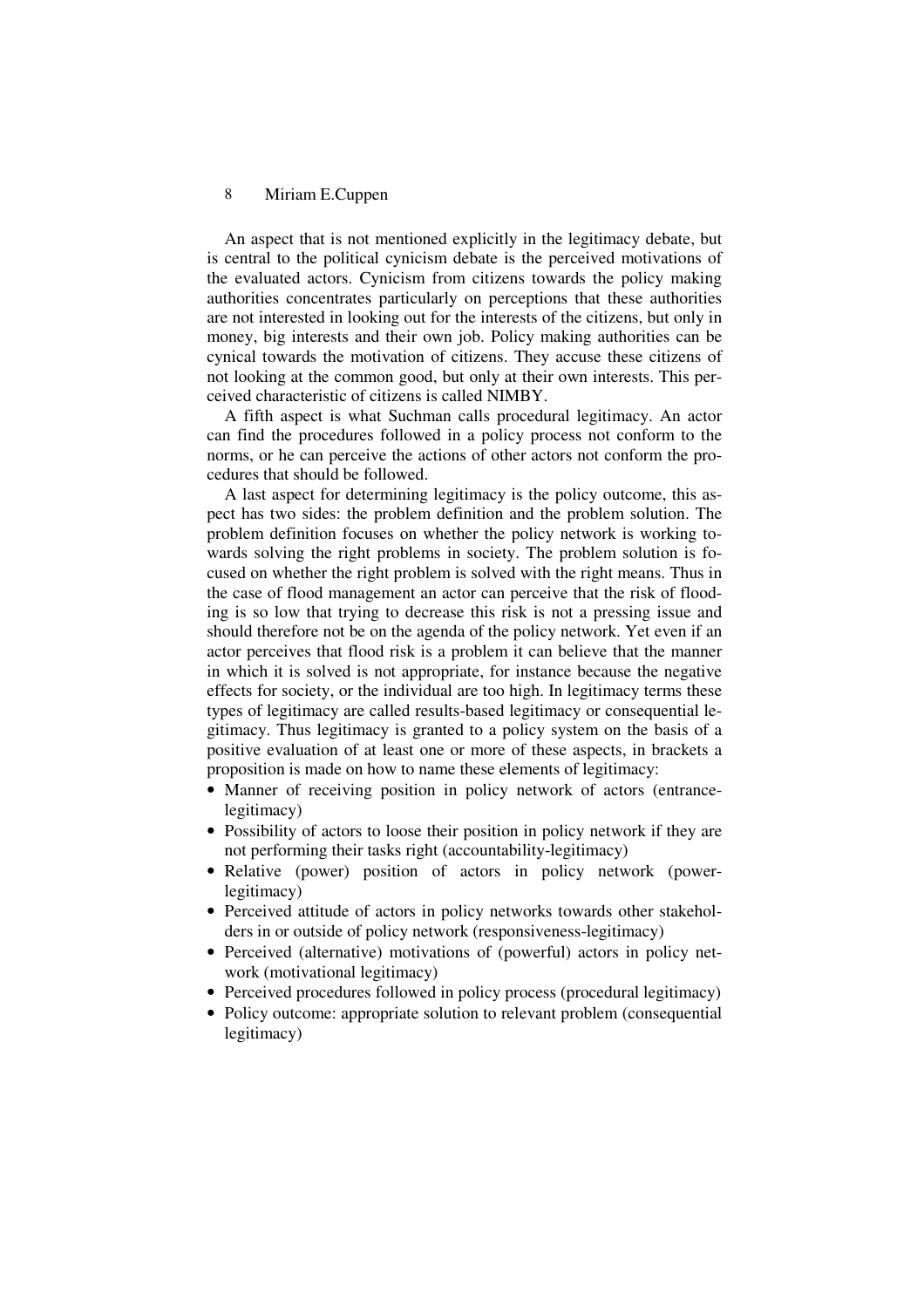It is hypothesized in this research that dependent on the personal preferences of the evaluating actor certain elements of legitimacy are more important than other elements.

These elements of the legitimation process can be divided into elements pertaining to the composition of the policy network (entrance legitimacy, accountability legitimacy, power legitimacy), elements referring to the procedures followed in a policy process ( responsiveness legitimacy, motivational legitimacy, procedural legitimacy) and policies that come out of a policy process (consequential legitimacy). See diagram 2.

#### **Diagram 2 preliminary conceptualisation of legitimation process**



## **4. The legitimation process**

Scholten (1975:19) argued that legitimacy was a product of an actor internal legitimation process. This legitimation process in essence is an evaluation process. The actor evaluates the policy system (policy network, policy process and policy outcome) for its conformity with certain pre-established norms.

This evaluation process is fed by information from outside and personal interpretations of the reality. Based on this evaluation the actor will be incenticed to cooperate with the system, to be passive towards the decisions made in the system, or to obstruct implementations of decisions taken within the policy system. Below a scheme of the legitimation process based on the mental model concept is depicted.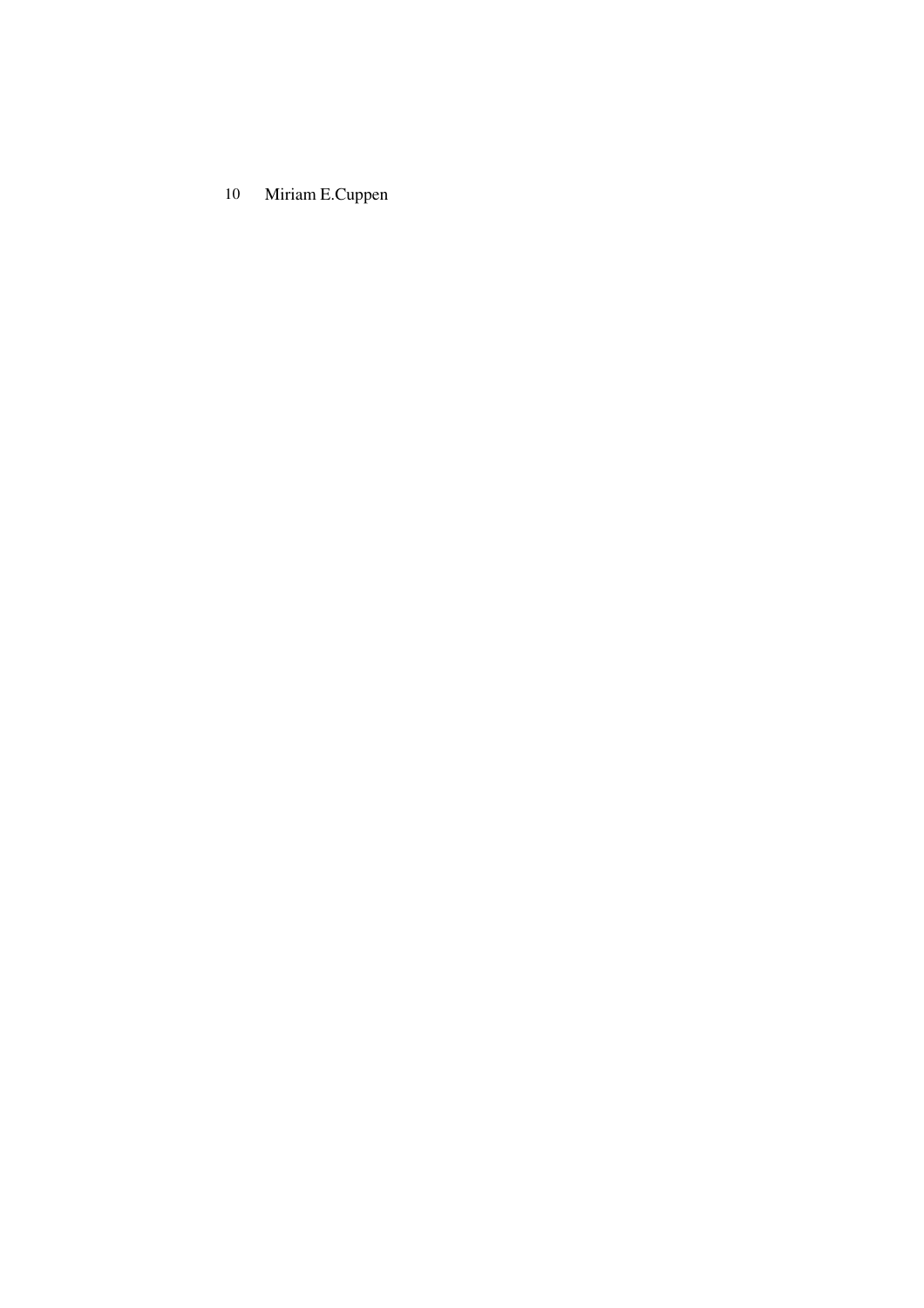**diagram 3 legitimation process model (adapted from Ostrom 2005:105)** 



## **5. Legitimate (?) flood defence in the city of Kampen**

In the previous sections the problem of building urban flood defences has been discussed. It has been argued that in a completely egalitarian policy system there is no reason to expect a solution if all actors act as rational egoists. Legitimacy can be a reason for accepting a decree from 'above' even though for the personal benefit another option would be better. In this section an illustration will be given of the effects if an actor in a policy system perceives the system as illegitimate.

In Kampen a levee was in place that did not conform to the new safety standards of the Dutch river flood management valid in the 1990s. Thus a new levee had to be built. The responsible government agency for flood management in this case was the waterboard<sup>2</sup>.

 $\overline{a}$ 

<sup>&</sup>lt;sup>2</sup> The waterboard is a form of functional government in the Netherlands. They carry regional responsibility for water related issues, water management regarding the big rivers (Rhine and Meuse) and the sea defense excluded. They have a repre-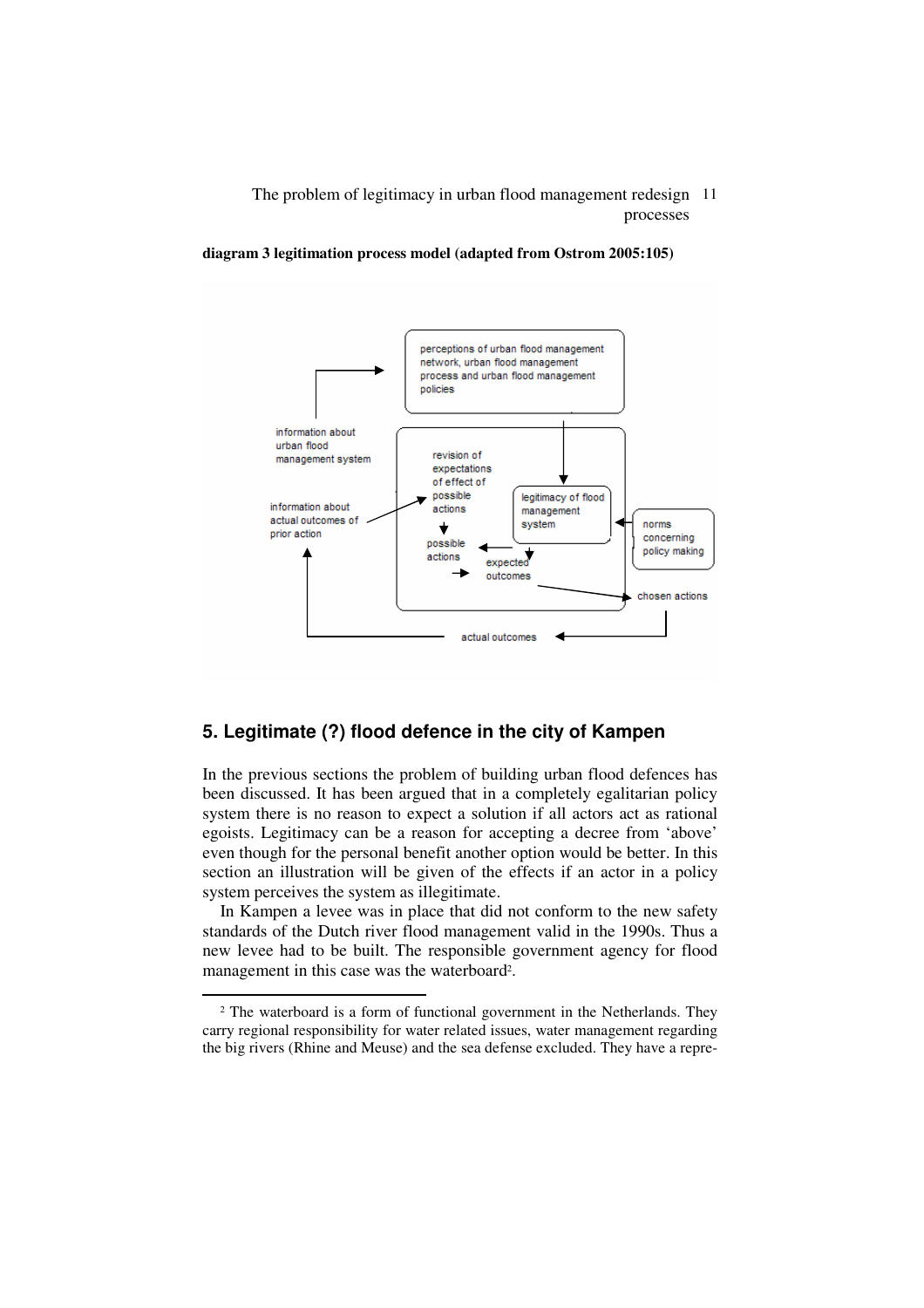$\ddot{\phantom{a}}$ 

Designing a new levee was especially difficult where the river met the historic centre of Kampen, an area later referred to as Kampen-midden. The view on the houses along this quay was destined as a protected conservation area. Therefore the municipality pushed for a flood management policy that would keep this view intact. The plan that was designed, involved building a levee on the location of the historic city wall. This city wall has already long been out of use and runs through many privately owned shops, houses and gardens. The resistance to this idea from the owners of these properties was fierce. Even though the levee has been built after a process of 15 years, a survey held by a regional newspaper indicates that the legitimacy of the policy making system has suffered from this process.

Preceding this process of building a levee in Kampen, ran a process of building an inflatable flood-control dam downstream of Kampen. This dam was needed to protect the hinterland from flooding coming from the IJsselmeer.

In this section the legitimation process of one of the involved actors, a citizen living along the quay, will be discussed. Citizen L. was a highly involved citizen in the process, a former engineer and president of the citizen protest platform against this levee. He was a stark opponent of the final design. A survey research among a wider group of involved citizens, which was undertaken by a regional newspaper, showed that many citizens were dissatisfied with the new levee.(Goeij 2003)

L. bought his house early 1994. Then a few months later in December 1994 he attended an information evening for citizens organized by the water board to discuss the plans for building an inflatable flood-control dam further downstream. Because of the negative effects this inflatable floodcontrol dam would have for the citizens of Kampen, this dam was opposed by L. And he decided together with a number of other citizens to organize themselves in a platform organization and to sue the waterboard for increased risk. The Raad van State<sup>3</sup> ordered the waterboard to take compensating and mitigation measures to decrease this risk, but the flood-control dam could continue.

Immediately hereafter the process was started for building a levee in Kampen. Alternatives could be brought in and from those alternatives the city wall alternative was chosen. L. and some other citizens thought this al-

sentative body called the "verenigde vergadering" which is chosen once every four years.

<sup>&</sup>lt;sup>3</sup> Raad van State is the highest judicial institution concerning administrative issues in the Netherlands. It also has an advisory function to the national government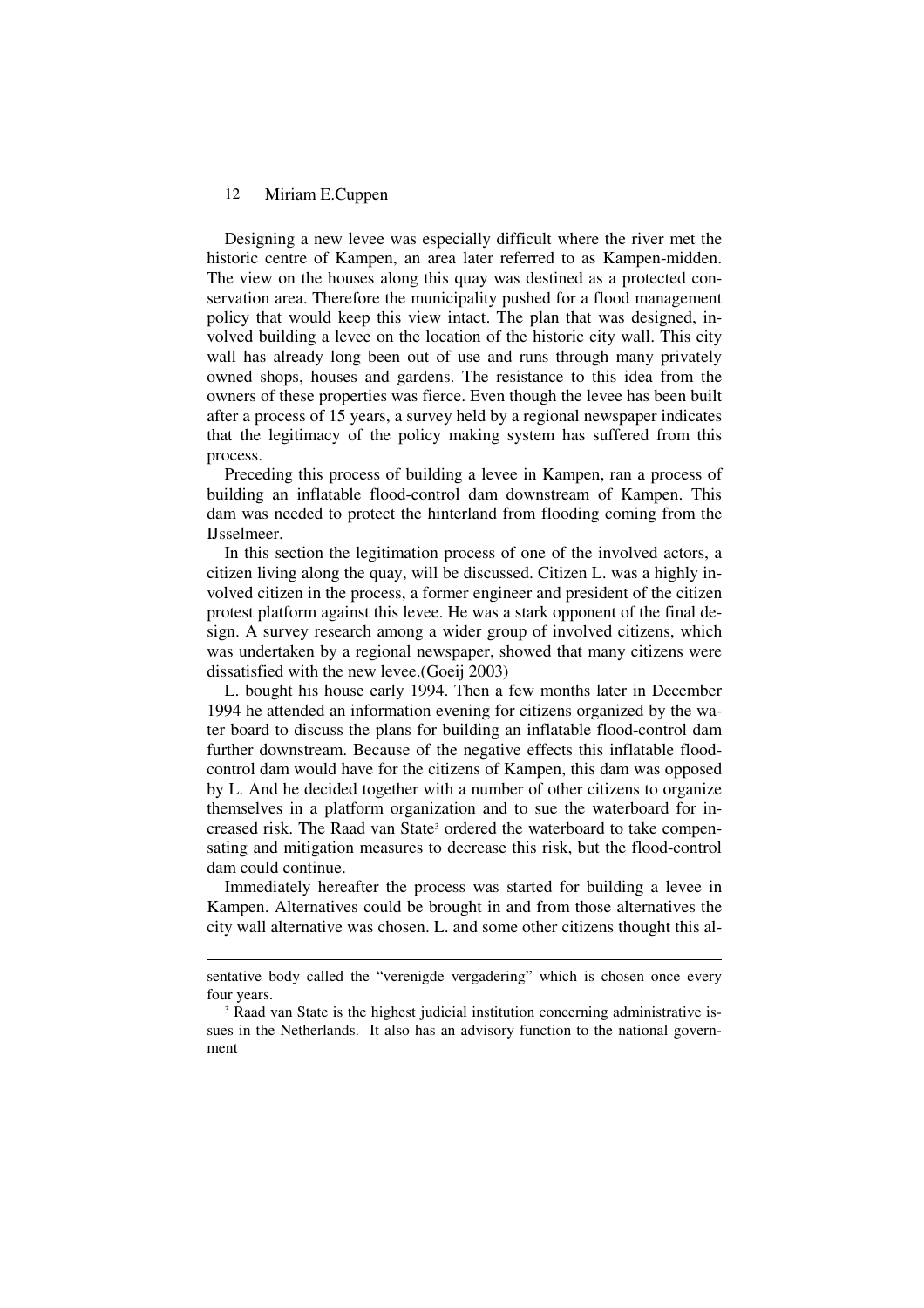ternative was ridiculous and decided to make a design another alternative. This alternative was designed by a Kampen inventor and further developed by an engineering firm. The waterboard studied this alternative in a committee, but concluded that the city wall alternative had their preference. A number of citizens decided to fight this decision and the implementation of this policy through judicial and other means. In the end the waterboard and citizens decided to install a committee that would search for a compromise between the citizens and the waterboard. Advised by this committee the waterboard compensated these citizens for devaluation of and damages to their houses. The waterboard organized his own citizen platform in which L. took a seat, because he did not want to be excluded from the process.

An interview with L. on how he had experienced the above mentioned events, reveal a gloomy picture. He stated: " I was always taught to believe that the government would take care of you. This belief has disappeared. This government is not my government."

He claims that any opposition against the plans of the waterboard was curtailed and ridiculed. Moreover even elected members of the waterboard that opposed the plans were silenced. From these statements it can be concluded that L. has doubts on the entrance legitimacy of the policy system. Remarks concerning the power relations in the system (power-legitimacy) concentrate on the lack of resources of citizens and the surplus of resources of the waterboard. Further the role of the province is mentioned as dubious, because of the pressure they put on the municipality to come to a design.

With regard to the attitude of the actors towards each other, L. is very cynical and dissatisfied with the treatment citizens received from the government agencies. He claims that the civil servants are protective of each others interests and see citizens only as nuisances. Public participation, according to L. was just a charade. The decision had been made upfront and could not be influenced. The deal the waterboard and the municipality had made to redesign the riverfront as part of the project was interpreted by L. as the waterboard bribing the municipality.

The policy outcome is very disputable in the eyes of L. He believes that the alternative plan was better, simpler, more efficient, cheaper and more just, because also the houses on the quay would be protected against flooding. He spent quite some time explaining that the reasons the waterboard gave for choosing the city wall alternative over his plan were not valid. Further L is convinced that the water board had a preference and that because of that they were not interested in other alternatives. L thinks that the real reason his plan was not accepted was that it was not invented by the waterboard.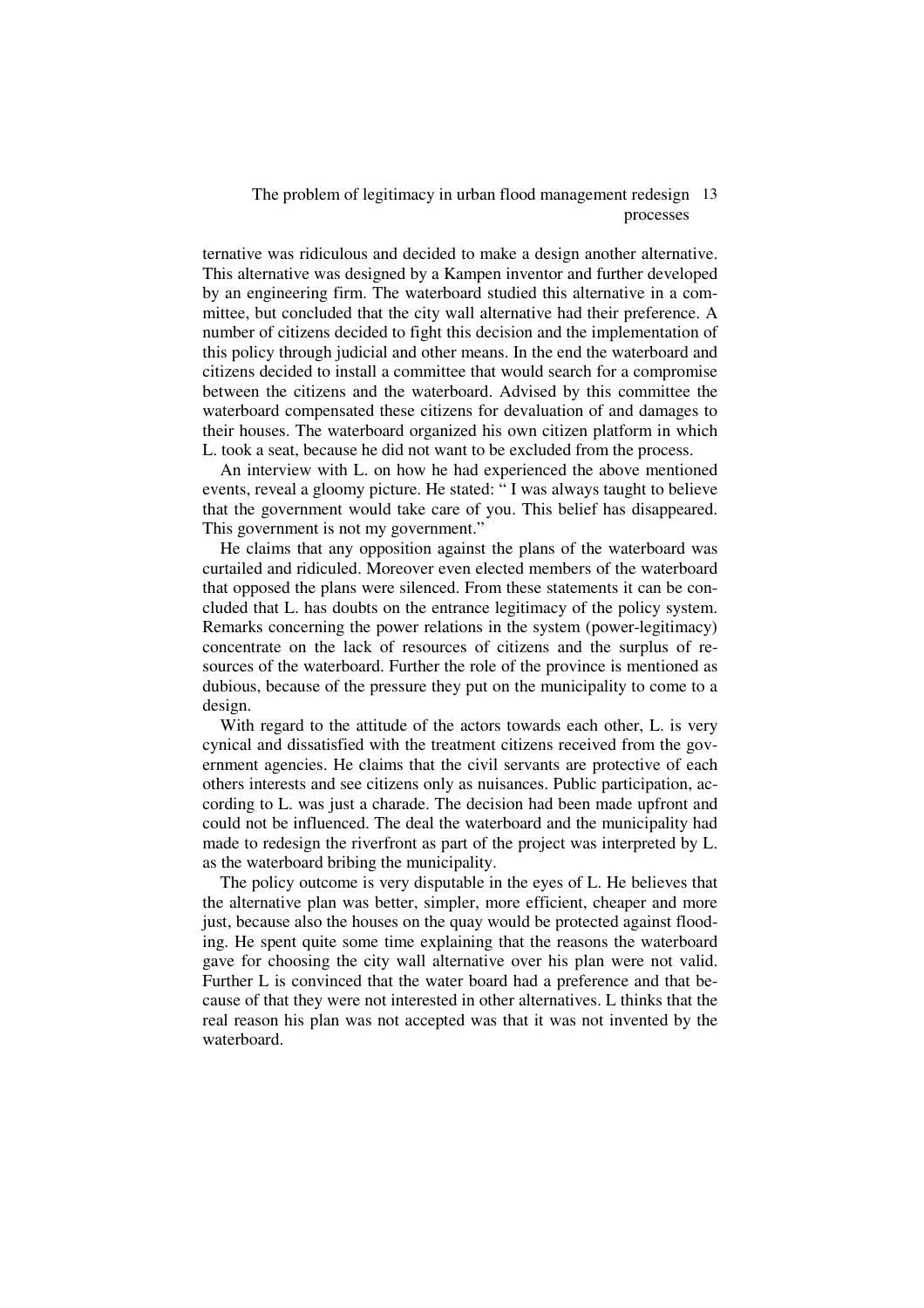Finally L is not happy about the procedures that have been followed in this process. He claims that the only reason the city wall alternative was chosen was that the plan the water board originally preferred was proven not effective and that the city wall alternative was the only remaining alternative. A second procedural fiasco was that the water board had said that they (the citizens living along the quay of Kampen) were already outside of the flood defense so they should not complain. However the decision that the quay was outside of the flood defense had not been made with the proper procedures. L was especially vexed because even though he could prove this, it would not hold sway in the policy process at hand.

In short L now disputes the legitimacy of the government, because of the workings of the urban flood management policy system that produced the levee in Kampen-midden. All above mentioned elements of the legitimation process are negatively evaluated by L. He is especially vexed by the attitude of the water board in this process and is cynical towards the motivation of the waterboard. Further L feels powerless in the system.

This negative perception on legitimacy has motivated L to obstructive behavior. He followed the judicial path twice to the end and he became very inflexible towards the building company hired to implement the urban flood management plan on his property. He did send the builders home for instance when the water board had not provided a notice in time that work on his house would commence. This attitude has thus led to a slowing down of the implementation of the levee.

## **6. Conclusion**

In this paper it has been argued that urban flood management policies cannot and are not just judged on basis of their impact on individual actors in the system. Moreover mere negotiation on basis of benefits for the actors in the system does not provide a sufficient basis for solving this policy problem. Since the interests of the actors are so dispersed, a win-win-win situation is not often an option.

However actors are not only concerned with the personal benefits of policies, the policy system is also of importance. This policy system is evaluated on basis of the conformity of the system to certain preestablished norms that are important to the evaluating actor. The outcome of this evaluation is called legitimacy and it can provide an incentive to the actors in a policy system to cooperate. On the other hand a lack of legitimacy can seriously endanger the incentive to cooperate. Actors can even show obstructive behavior. This negative effect of lack of legitimacy can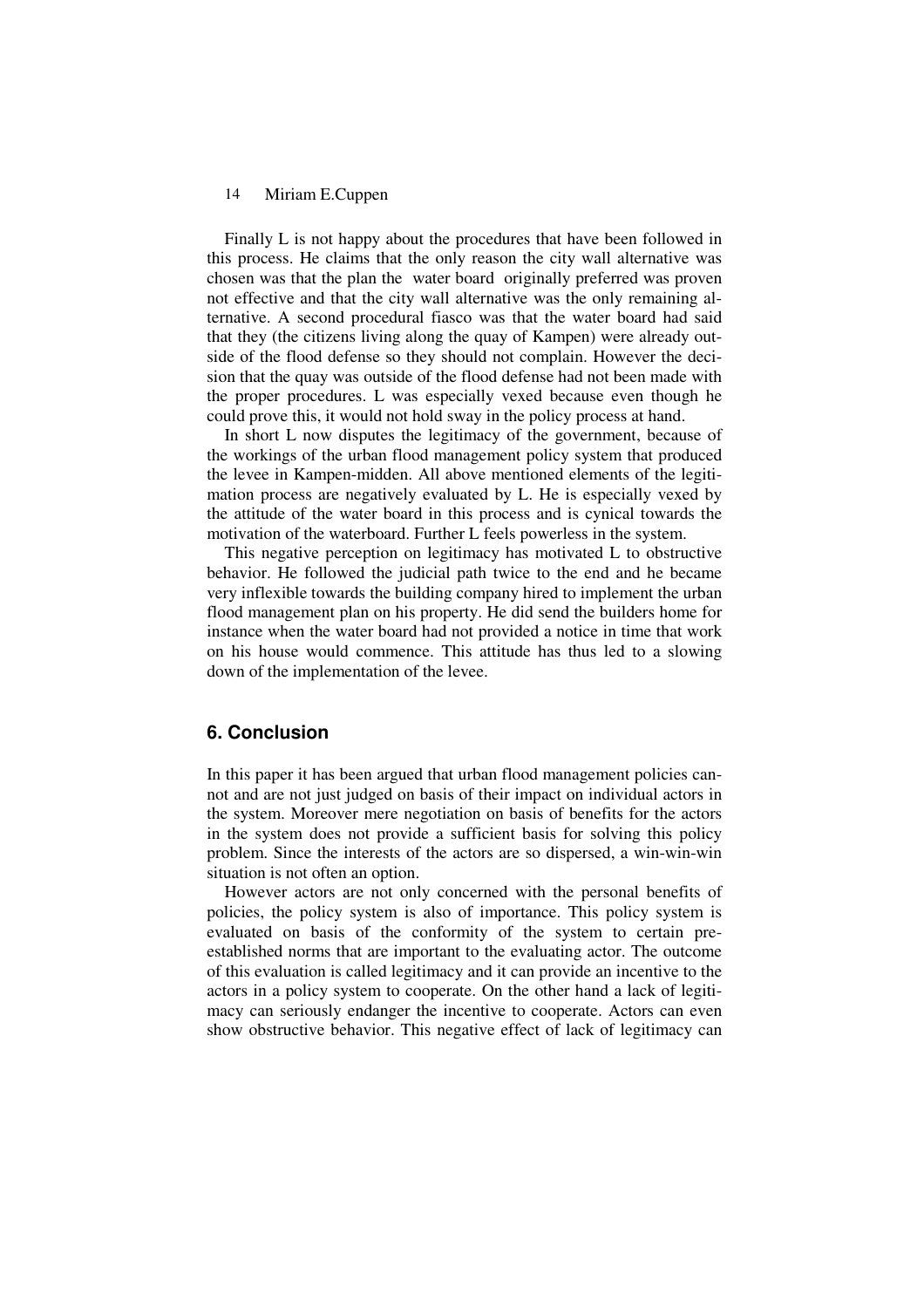be clearly seen in the case of L in Kampen. Through a succession of events in the policy process regarding the design of a levee in Kampen-Midden, L became more and more cynical towards the governing agencies, especially the water board. This led to obstructive non-cooperative behavior that prolonged the implementation of the policy. Moreover previous negative experiences with flood management policy processes had already made L suspicious of the flood management policy system.

Because of the negative effects a lack of legitimacy can have on the behavior of critical actors in the policy system, flood managers should know how to design their policy processes in such a way that legitimacy is sustained or increased. To be able to manage legitimacy however it should first be understood how legitimacy develops and how it is broken down.

Citizen L is used as an illustration for the problem of legitimacy in urban flood management. This problem will be further the subject of further research. The follow-up research will consist of a combination of survey and case study research. The extent of the problem will be assessed, possible causes will be studied and from this study recommendations for management will be given.

#### **References**

Goeij, C. d. (2003). Een bijbel vol problemen. Stentor. Kampen.

Lipset, S. M. (1959). "Some social requisites of democracy: Economic development and political legitimacy." The American Political Science Review **53**(1): 69-105.

Ostrom, E. (2005). Understanding institutional diversity. New Jersey, Princeton University Press.

Schmitter, P. (2001). What is there to legitimize in the European union.. and how might this be accomplished. shifts in governance, problems of legitimacy and accountability. K. v. Kersbergen and F. v. Waarden. Den Haag, NWO.

Scholten, G. A. (1975). "Een empirische benadering van legitimatie." Beleid en maatschappij **2**: 17-29.